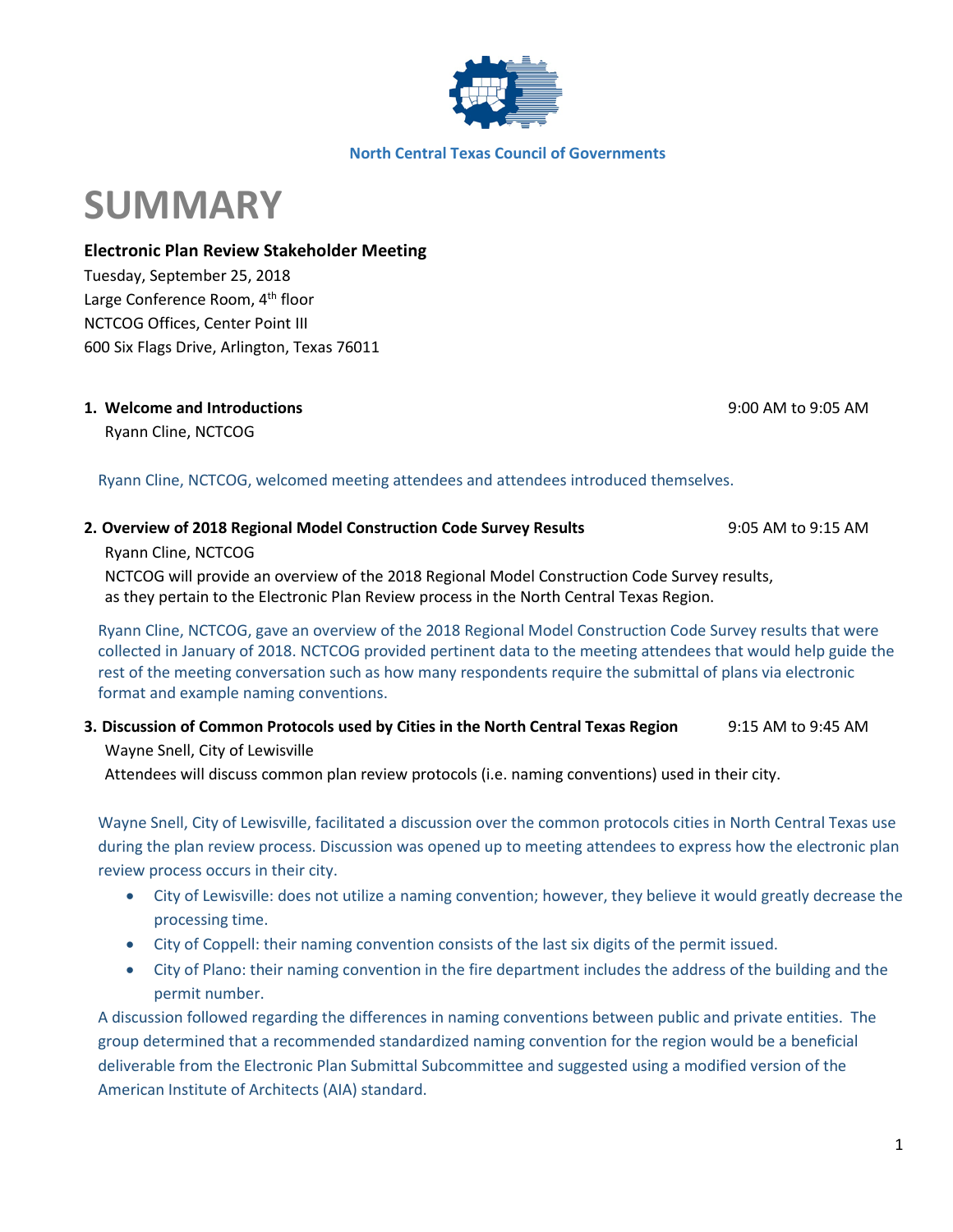

#### **North Central Texas Council of Governments**

## **4. Discussion of Electronic Plan Review Process in North Central Texas** 9:45 AM to 10:25 AM

Christine Hadley, City of Irving

Attendees will discuss what they are currently using for the electronic plan review process and what their entity has found to be successful/unsuccessful.

Christine Hadley, City of Irving, facilitated a discussion over the software that entities are currently using to conduct their electronic plan reviews and what they have found to be successful/unsuccessful. The following software was discussed by the group:

- TrackIt,
- EnerGov,
- My Government Online,
- BlueBeam, and
- e-PlanSoft.

Overall, attendees who utilized TrackIt described it as a good tool but they had experienced many issues with the customer service. Attendees said EnerGov was not a user friendly software but that customer service was excellent. Lewisville stated that they were looking into a software developed by a Council of Governments in Louisiana called My Government Online and that this software has lower fees than others and works with many different online servers. Arlington announced that they are switching to e-PlanSoft and will be integrating the software with their other software, Amanda. As a group, the attendees agreed that a software with a good record retention tool and compatibility with ArcGIS is beneficial for a plan review software.

#### **5. Brainstorming Discussion** 10:25 to 11:00 AM

Eric Claycamp, Hahnfeld Hoffer Stanford

Attendees will provide feedback regarding functional requirements needed in a plan review software and protocols for a plan review guidance document.

Eric Claycamp, Hahnfeld Hoffer Stanford, facilitated a discussion over desired functional requirements that the attendees would need in a plan review software. The following requests were made for both functional requirements and protocols for plan review:

- The software must be compatible with:
	- o GIS
	- o City's Financial System
	- o BlueBeam
- The software should be web based and compatible with: